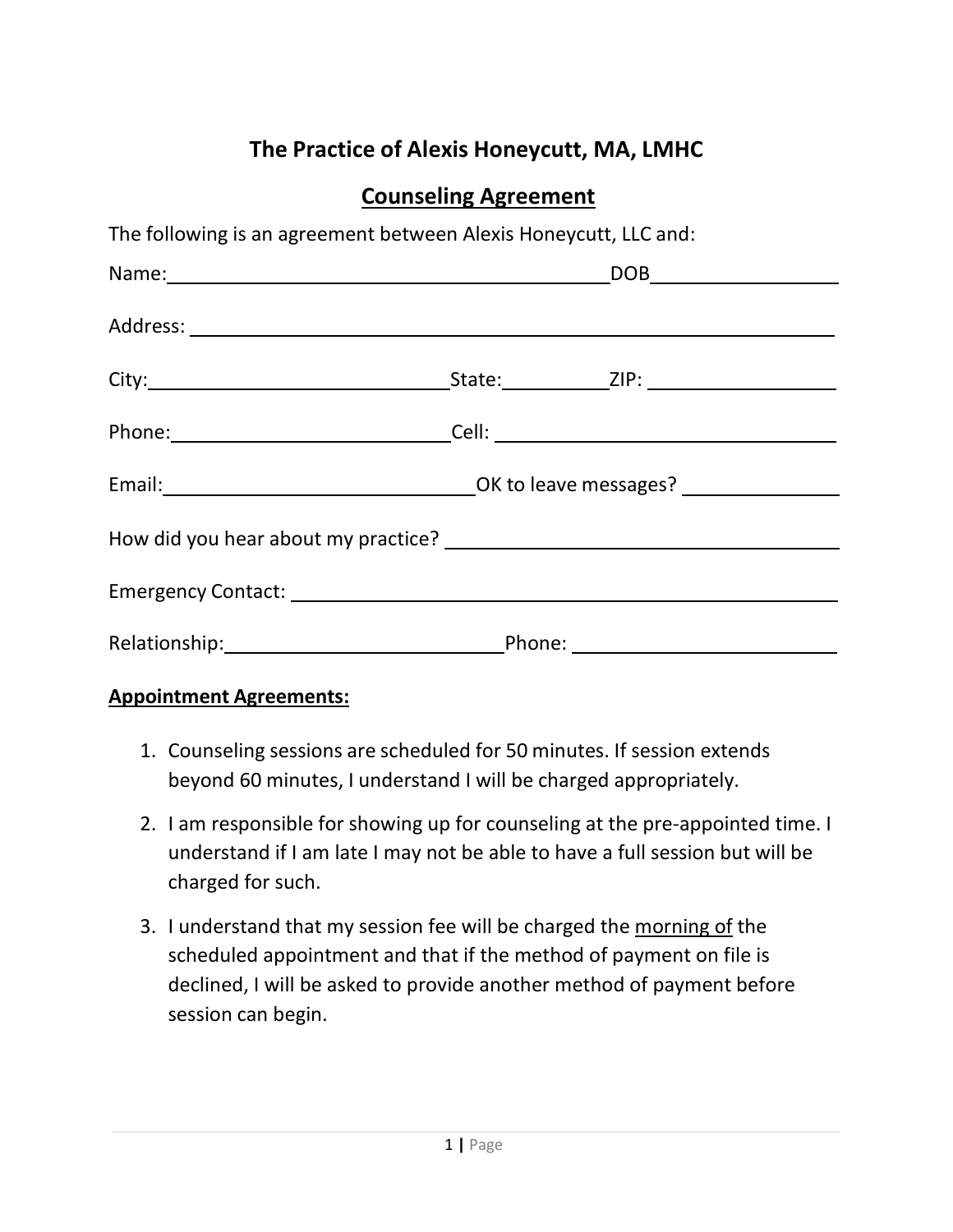- 4. I understand that after 3 cancellations I will not be able to be put back on therapist schedule.
- 5. **I agree to give a 24-hour notice for cancellation. If I provide less than a 24hour notice or fail to show up for my appointment, I understand that I will be charged the full session price (50 min. = \$150.00/ 90 min. = \$225.00)**
- 6. Phone calls with Alexis Honeycutt, LMHC are billed in 15-minute increments 15 min. = \$37.50; with a billed minimum of 15 minutes.

#### **Financial Agreements:**

- 1. I have agreed on the following session rate of **\$ 150** per session.
- 2. I understand that monies paid in advance are non-refundable.
- 3. Payment is required before or at the time services are rendered. If payment is not received before or at the time of service, I understand that no further sessions can be scheduled or honored until payment is made in full.
- 4. Receipts will be provided **only** if expressly requested before the beginning of session.
- 5. Payment options include: HSA/FSA, Credit/Debit Card (MC, Visa, Amex)

#### **Credit Card Information:**

In order for counselor to collect cancellation and no-show fees as appropriate, credit card information will be recorded below. I authorize Alexis Honeycutt, LLC to charge this credit card for sessions, phone call fees, cancellation fees (see above) as appropriate. This credit/debit card will also be used for all fees that have not been paid within 30 days. I understand that I may revoke this agreement at any time by providing a request in writing.

| Name on Card |                         |                      |
|--------------|-------------------------|----------------------|
| Card #       |                         |                      |
| Exp Date     | <b>Billing Zip Code</b> | <b>Security Code</b> |
|              |                         |                      |

Signature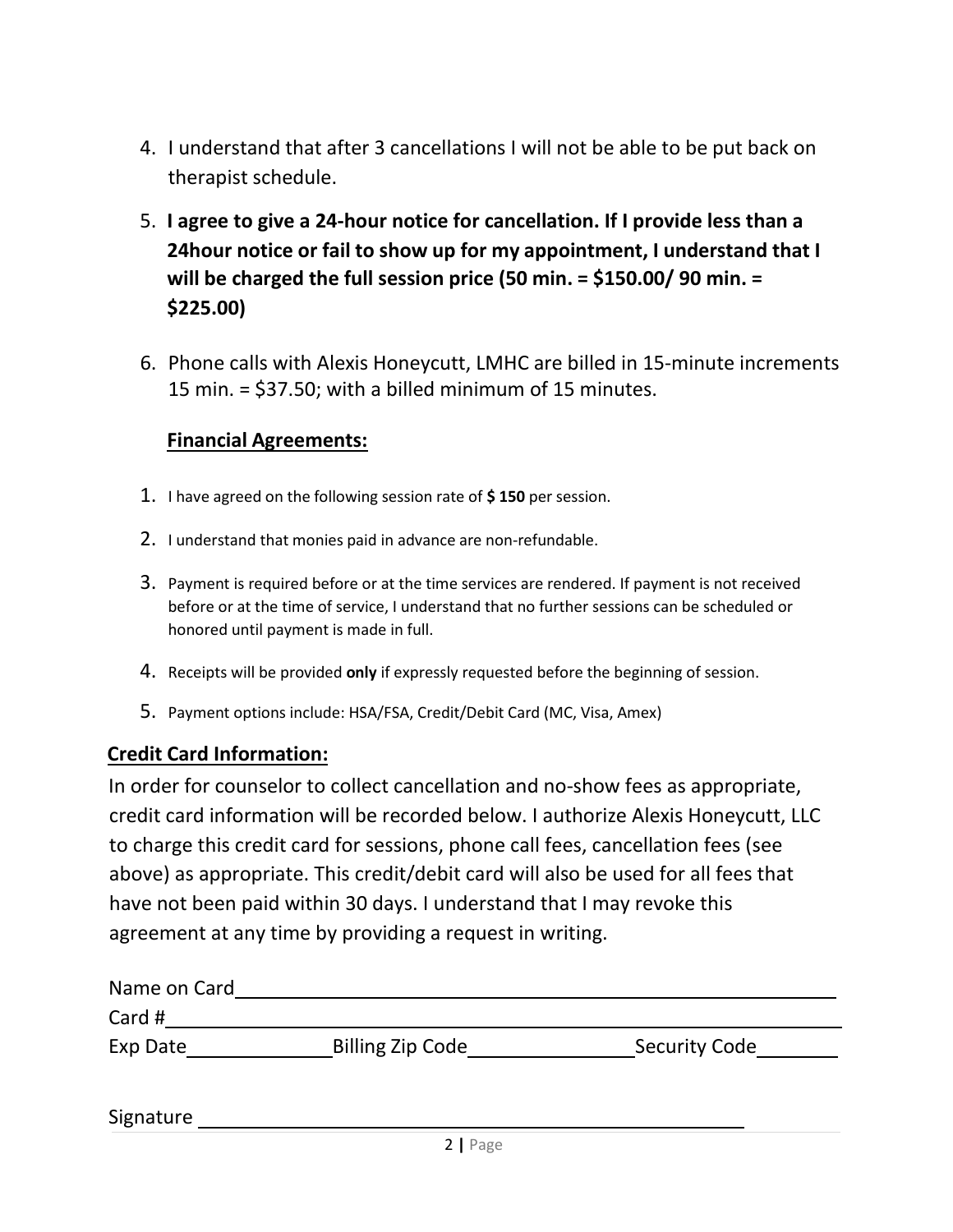#### **Confidentiality:**

I understand that I have a right to privacy. In other words, what is said in session with my counselor will not be revealed to others. There are exceptions to this confidentiality by law:

- 1. I sign a written release of information, therefore, waiving my right to privacy and providing Alexis Honeycutt, LLC permission to disclose information to the person or institution I specify.
- 2. In the event that my counselor receives a court order to release information about me. I will be notified that the requested information will be released.
- 3. My counselor feels that I pose a danger to myself or others. This may include but is not limited to: high risk of suicide, perpetrator of abuse or neglect of a child or elderly person, or homicidal plans.

**Discharge:** I understand that I will be administratively discharged if more than 60 days has elapsed since my last session.

### **Liability Release:**

I, 1, 1, take full responsibility for my choices and behaviors during and as a result of counseling. I release my counselor from any financial, legal, physical or psychological impact that results from my participation in counseling as well as any claim for failure on my part to produce the results I intended.

I have read, understood and accept the terms of this contract.

Signature of Client **Date** 

While I am trained in Gottman Method Couples Therapy, I want you to know that I am completely independent in providing you with clinical services and I alone am fully responsible for the provision of those services. The Gottman Institute nor its agents have any responsibility for the services you receive.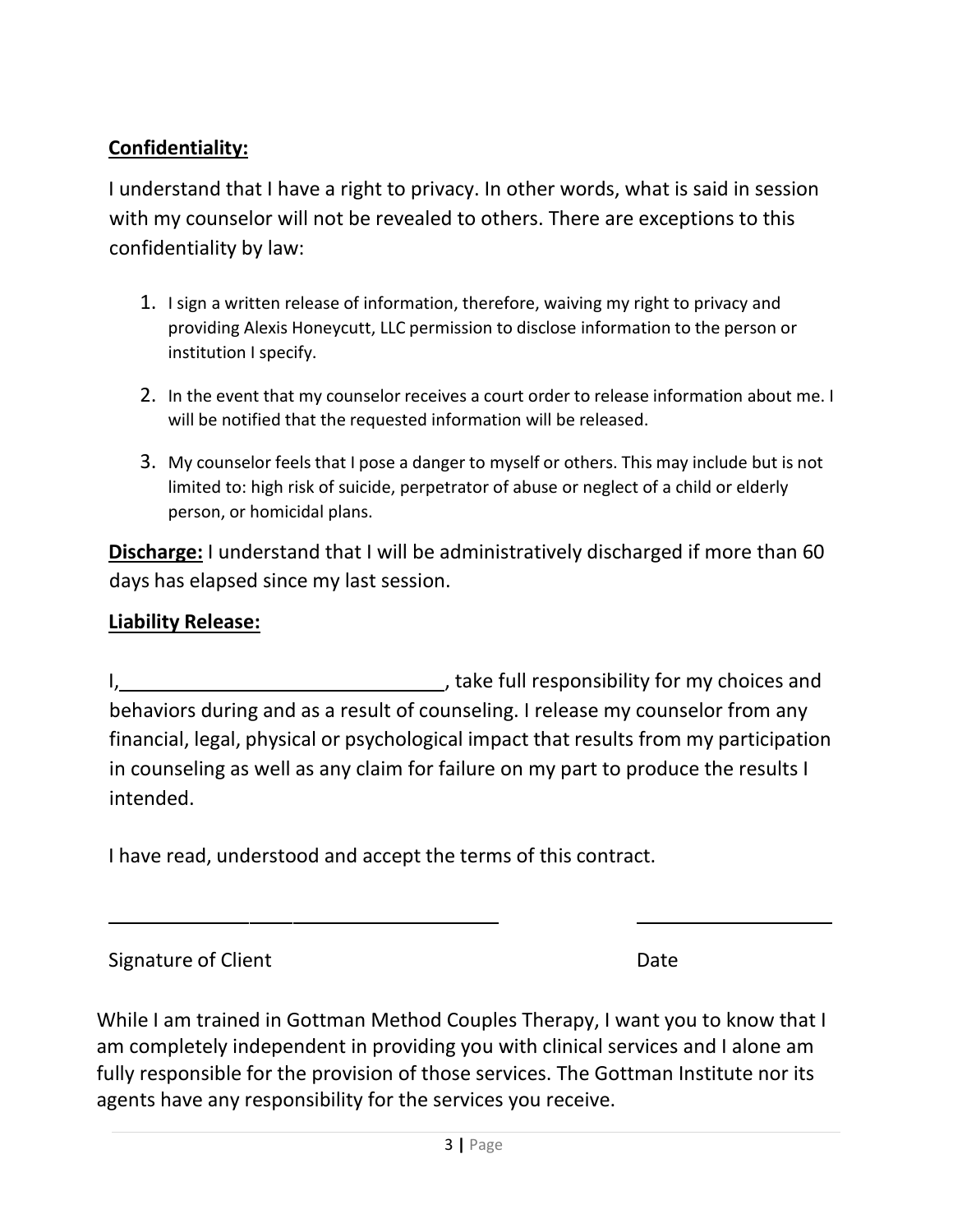### **Electronic Communication Consent Form**

I acknowledge that commonly used e-mail and texting services are not secure.

I have been given the opportunity to discuss electronic communication with Alexis Honeycutt LMHC, and have had all my questions answered.

In consideration of my desire to use electronic communication as supplement to in-person office visits with my provider, I hereby consent to electronic communication via non-secure e-mail and text services.

I understand that I may revoke my consent to communicate electronically at any time by notifying Alexis Honeycutt, LMHC in writing, but if I do, the revocation will not have any effecton actions my healthcare provider has already taken in reliance on my consent.

I agree to release my provider and the practice from any and all liability that may occur due to electronic communication over a non-secure network.

I further agree to be held accountable for the patient responsibilities as outlined.

I have read and understood the above description of the risks and responsibilities associated with electronic communication with Alexis Honeycutt, LMHC

Signature and the Date of Date Date of the Date of the Date of the Date of the Date of the Date of the Date of the Date of the Date of the Date of the Date of the Date of the Date of the Date of the Date of the Date of the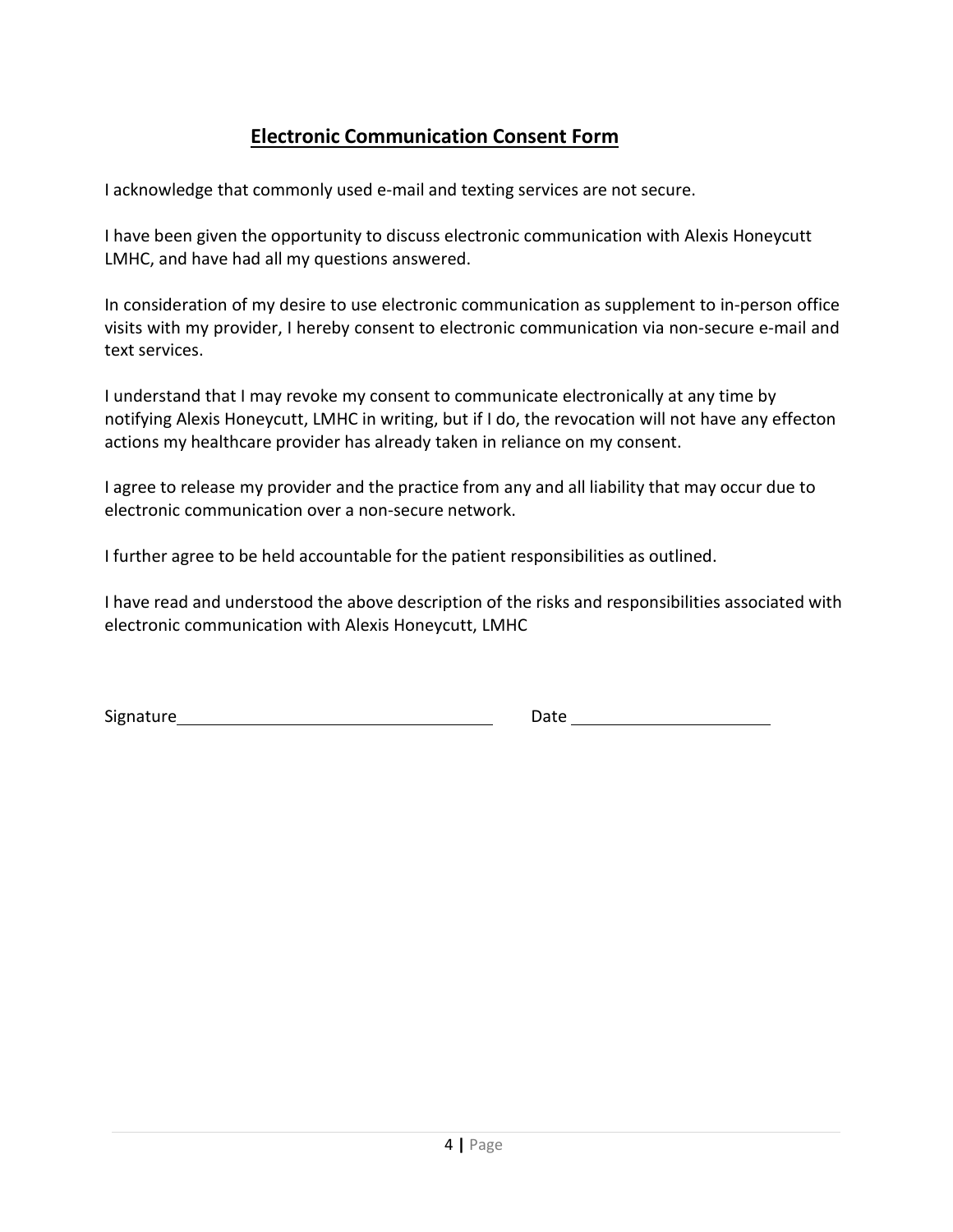### **Permission For Digitally Recording or Video Taping Therapy Sessions**

As a primary tool in Gottman Method Couples Therapy, and in order to augment your therapy work, I use digital recording feedback as part of therapy sessions. This means that I may digitally record you during specific dialogues or exercises or during entire sessions.

In addition to in-session use, I may wish to use the video recordings to receive consultation from the Gottman Institute. During this process, your name will be kept confidential. In addition, all matters discussed in consultation will remain completely confidential within the Gottman Institute staff or independently practicing Gottman consultant. Your confidentiality under HIPPA extends to any ancillary practitioner who reviews the recording for the purpose of providing feedback. The digital recordings are NOT part of your clinical record and will be used for no other purpose. All **digital recordings will be erased**  when they are no longer needed for the above stated purpose.

These digital recordings are my property and will remain in my possession during the course of your therapy until such time as they are erased. All digital recordings are stored according to HIPPA compliant rules and are safe and confidential.

Signature: Date: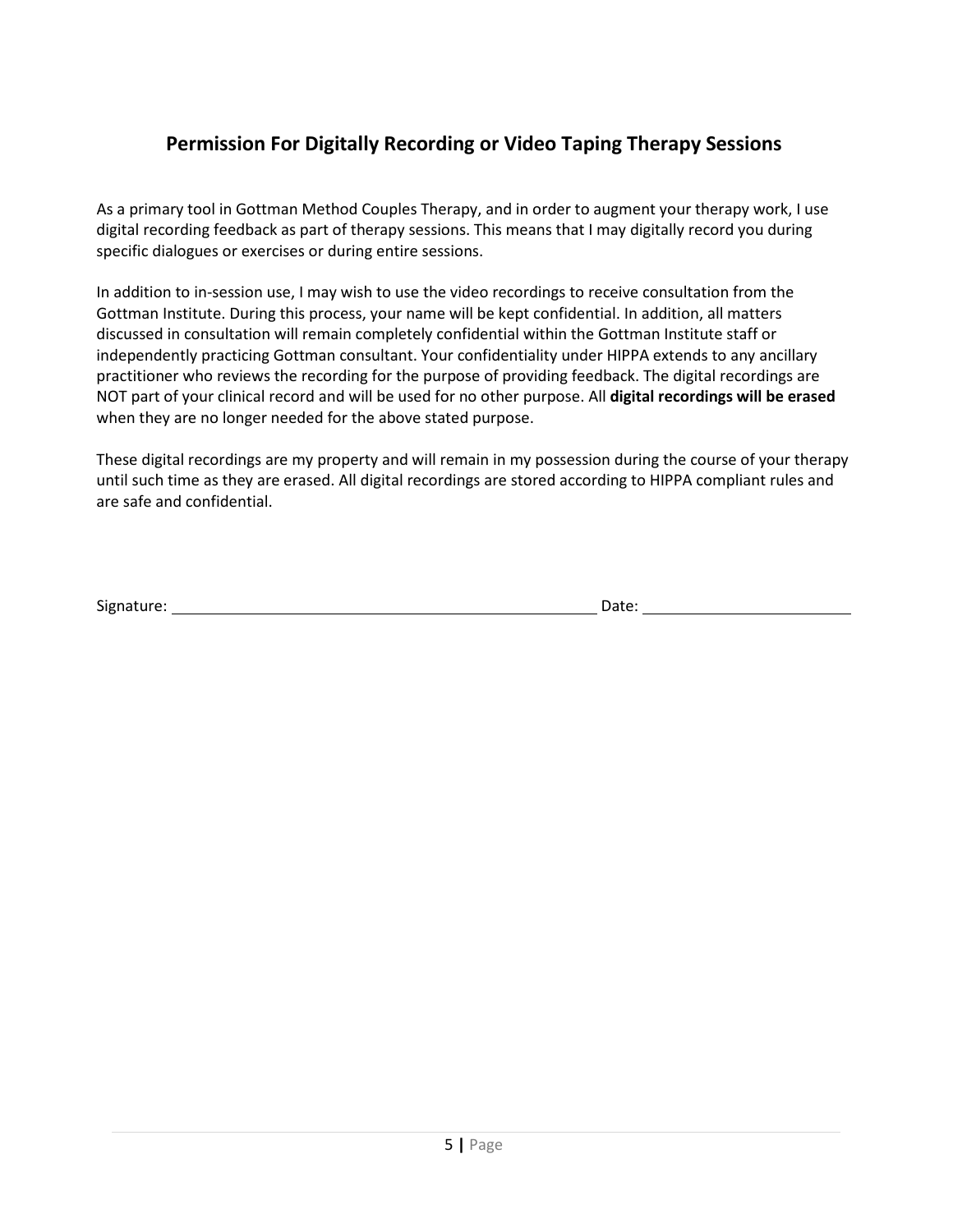### **Personal History Information:**

Chief Complaint or issues you are concerned with:

List any major health problems for which you currently receive treatment:

From whom or where do you get your medical care?

Name:

Address:

Phone:

If you enter treatment with me, may I tell your Medical Doctor so that he/she can be fully informed and we can coordinate treatment? Y/N List all medications you are currently taking:

Have you ever received psychiatric help or counseling of any kind before? Y/N

What was the result? Note that was the result?